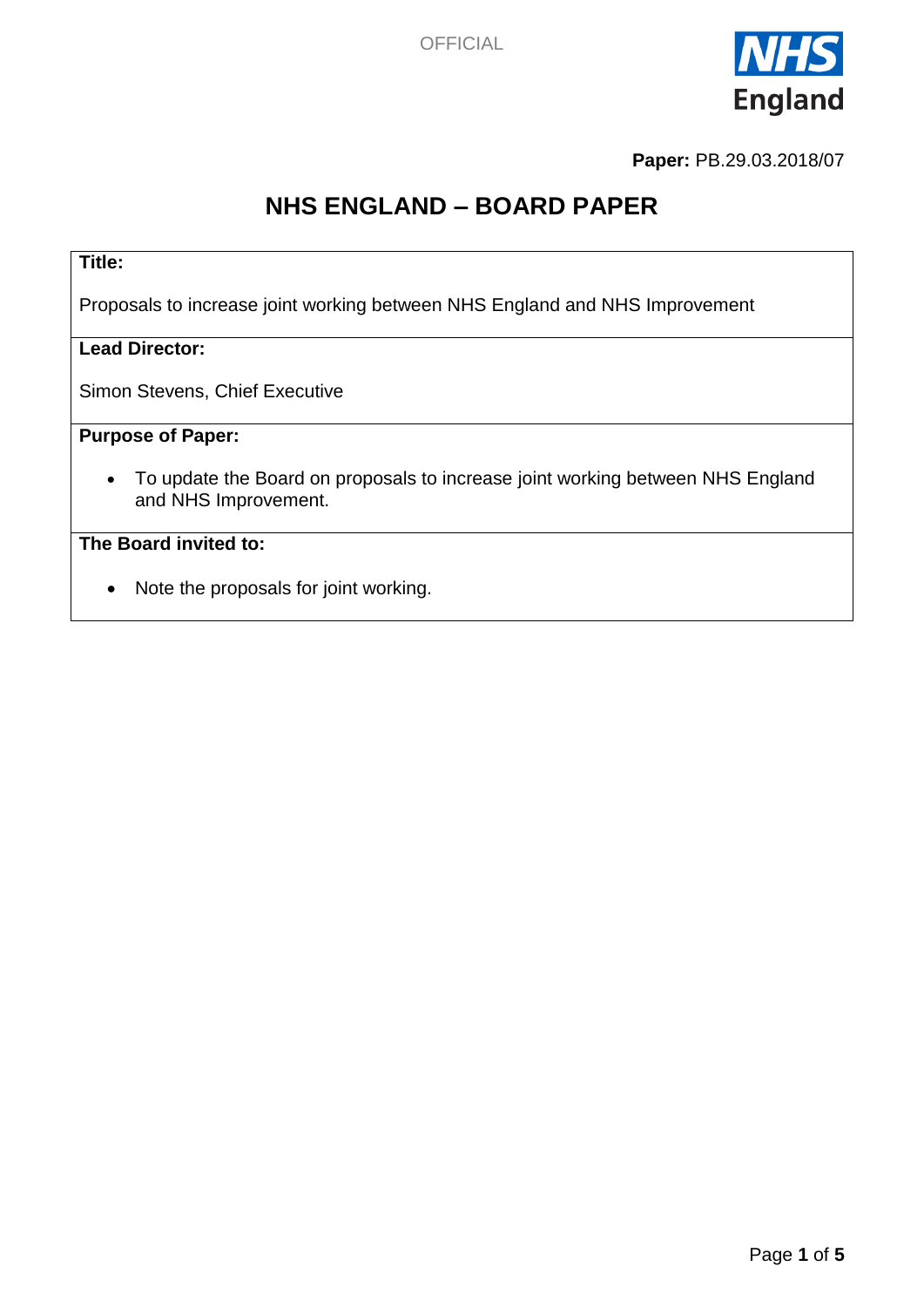

## **Proposals to increase joint working between NHS England and NHS Improvement**

#### **Overview**

- 1. As we ask local health and care systems to move to more joined up ways of working in how they commission and deliver care for their local populations, NHS England and NHS Improvement must do likewise. We all want to provide better care for patients and remove the barriers to integrated care. To do this, we need to speak with a single national voice, remove duplicative activities and model effective joint working. Working in a more integrated way, at all levels of our health and care services, will deliver better outcomes for patients, better value for taxpayers and better job satisfaction for our staff.
- 2. There are already a number of examples of how we are working together. In 2016 we appointed a Chief Information Officer and Chief Clinical Information Officer to work jointly on behalf of both organisations at a national level, and combined Regional Chief Nurse posts in London and the South. In 2017 a National Director was appointed to lead a single, combined work programme for both organisations to transform urgent and emergency care and improve A&E performance and winter planning. Last year we also agreed to test the approach of having a single Regional Director head up NHS England and NHS Improvement regional teams, both in the South East and in the South West. Earlier this year Associate (non-voting) Non-Executives were also appointed to each organisation.
- 3. We recognise that the statutory framework means a merger between NHS England and NHS Improvement is not possible, and we are required to have separate Boards, Chief Executives/accounting officers and governance of our distinctive legal responsibilities. However, following agreement at the NHS Improvement Board on 22 March, the NHS England Board is asked to approve the next steps that will enable improved integrated working across the two organisations through:
	- a. Functional integration of NHS England and NHS Improvement regional teams, to be led in each case by a single Regional Director working for both organisations
	- b. A move to seven regional teams as the basis for this new, integrated approach
	- c. Increased integration and alignment of national programmes and activities
- 4. Subject to approval, these strengthened joint working arrangements would start to be established from September 2018. Implementation of the changes would be overseen by a joint group, led by the National Director for Transformation and Corporate Operations at NHS England and the Executive Director of Strategy at NHS Improvement.

## **Background**

5. Patient needs have changed over the last 70 years. Half a million more people are aged over 75 today than was the case in 2010, and there will be 2 million more in 10 years. 15 million people have chronic conditions, often several of them, and there will be 3 million more by 2025. A quarter of us will experience a mental health issue in our lifetime. If we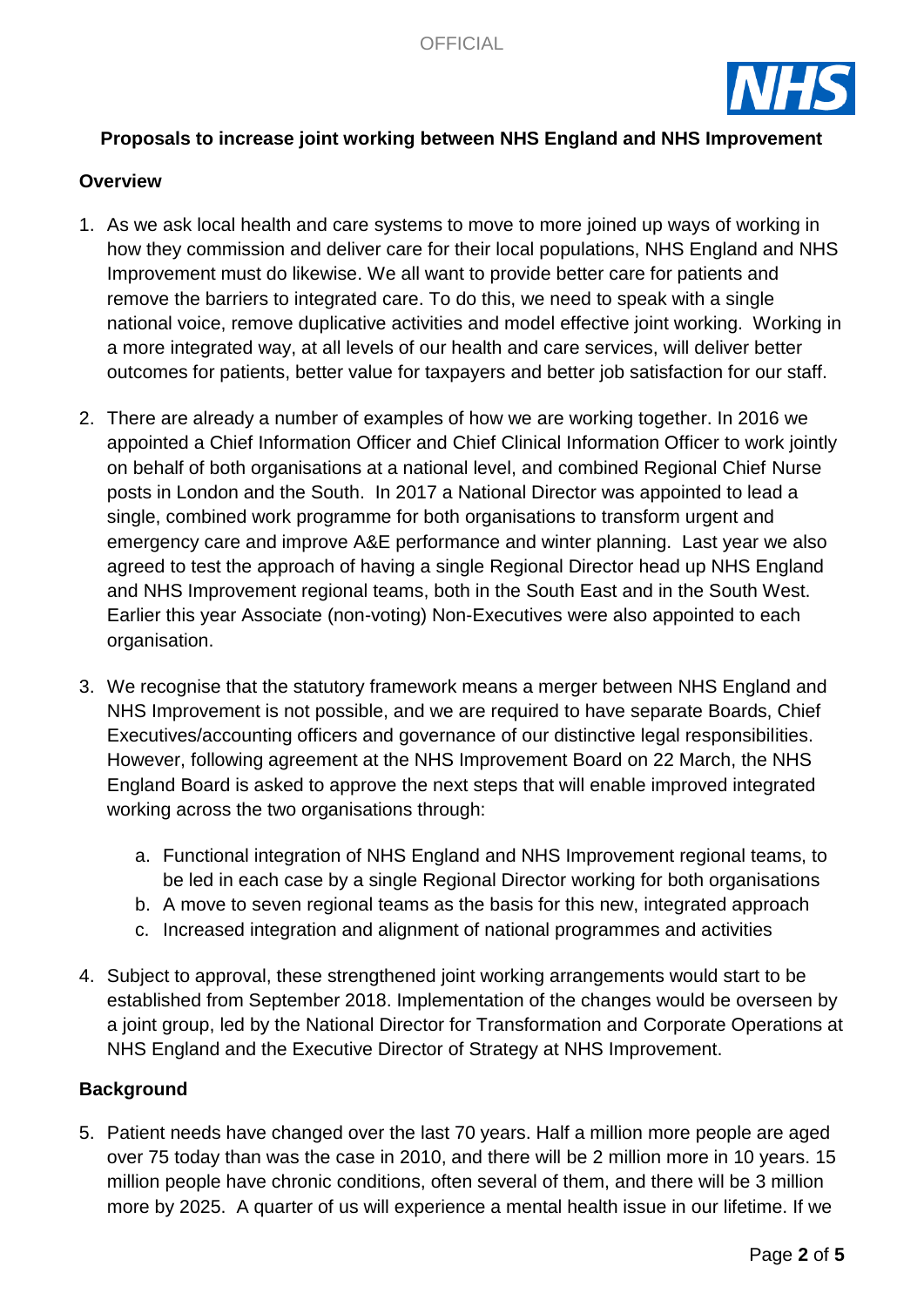### **OFFICIAL**

are to effectively respond to these challenges, and the ever increasing financial pressures the system is facing, we need to move towards greater integration of care. This includes integration across primary and acute care; mental and physical health; and health and social care.

- 6. The NHS set out a collective intent to move towards more integrated care in the NHS Five Year Forward View. Since then, the New Care Models (vanguard) programme has demonstrated what integrated care can deliver. Emergency admissions in our most integrated geographies grew at well under half of the rate of the rest of the country. Where hospitals and GPs were coordinating their work more closely emergency admissions grew by between 1.4% and 1.7%, compared with 5.7% growth elsewhere, based on 12 month data from Q3 2017/18 compared with 2014/15. This means that fewer people were attending hospital and were being better supported and treated at home or cared for by their GP.
- 7. Integration results in earlier support and interventions to prevent illness and, where we can't achieve that, preventing people's conditions deteriorating into acute illness. This 'population health' approach must be informed by a better, data-driven understanding of local populations, identifying those who are at risk and who we can impact – and designing a more proactive way of delivering care.
- 8. Through the development of Sustainability and Transformation Partnerships (STPs), we are already working with local health systems to support NHS commissioners and NHS provider organisations (NHS trusts and foundation trusts) – working closely with GP networks, local authorities and other community partners – to make more effective use of their collective resources to improve quality of care and health outcomes for local populations. To support these vital improvements in how health and care organisations collaborate as they design and deliver integrated care and support for patients, we need to work in a much more streamlined way at national level. In doing so we will be able to set consistent expectations of commissioners and providers, and provide forms of support and oversight that best help local systems to meet shared goals.
- 9. Over the last year we have been working more intensely with ten areas that are looking to become 'integrated care systems'. With these areas we have been testing out what is needed to support them to take shared collective responsibility for use of resources and health outcomes for their local populations. As part of this, we have been exploring new forms of support and oversight.
- 10.Through this work it has become clear that strengthening the alignment between the teams in our two organisations is needed if we are to provide more effective support for local health systems (both STPs and the emerging integrated care systems); for CCGs and providers in those health systems; and ultimately for patients and service users. This includes establishing an increased number of integrated teams (working on a 'do once' principle) and, in other areas of work, more closely aligning the work of NHS England and NHS Improvement teams. Learning from our existing joint work, and the joint regional appointments in the South of England, has shown that there are clear opportunities to reduce duplication across our two organisations and simplify our asks of the system.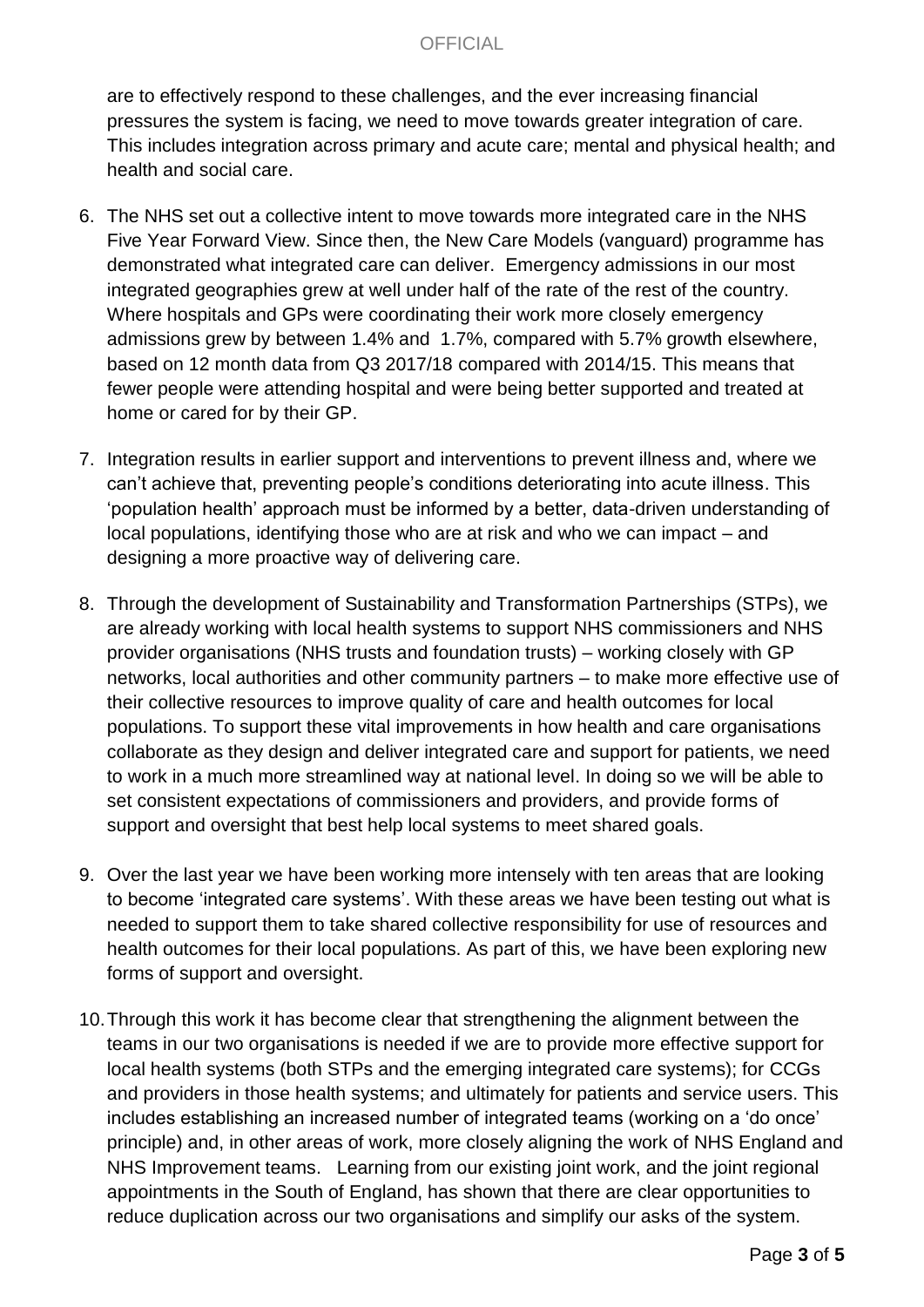# **Existing areas of joint working**

- 11.Joint working between NHS England and NHS Improvement is not a new suggestion. We have been working together to scope what the next steps in joint working should be to ensure that we speak to systems with one voice and, where appropriate, streamline the oversight and support we provide. Actions we have already taken to enable this are:
	- a. July 2016 appointment of a single Chief Information Officer and a single Chief Clinical Information Officer
	- b. August 2016 introduction of combined Regional Chief Nurse posts, in London and the South
	- c. March 2017 appointment of a single national director overseeing a combined programme of work to transform urgent and emergency care and improve A&E performance and winter planning, with the eight Regional Directors each overseeing system performance for a set of STPs on behalf of both organisations
	- d. September 2017 introduction of combined Regional Director posts, one covering the South East and one the South West of England
- 12.Feedback from these early approaches to joint working shows there is strong support for going further in how we work together, with opportunities for improvement being recognised by both staff and the system. Early benefits from this are being seen most clearly where we have been able to communicate to the system with a single voice. We are now looking to build on our early experiences through further integration and alignment at both regional and national levels.

## **Increasing integration at a regional level**

- 13.We are proposing to establish integrated regional teams that carry out functions of both NHS England and NHS Improvement in each regional area. Each integrated regional team would be led by a single Regional Director, providing a single reporting line from each region into both organisations.
- 14.Each Regional Director would be responsible for overseeing a single integrated team. Each of these teams would be responsible for working with local health systems, and their constituent CCGs and provider organisations, to provide oversight and support for improvements in quality, health outcomes and use of resources. Each regional team would need to carry out a number of specific functions that are the responsibility of either NHS England or NHS Improvement (e.g., CCG assurance for NHS England and regulatory interventions in NHS trusts or foundation trusts on behalf of NHS Improvement). These functions would, however, be carried out as part of a single integrated regional team wherever possible.
- 15.Based on learning from the current regional models and the challenges involved in supporting large geographies, we are proposing to have seven regional teams:
	- a. two in the North
	- b. two in the Midlands and East